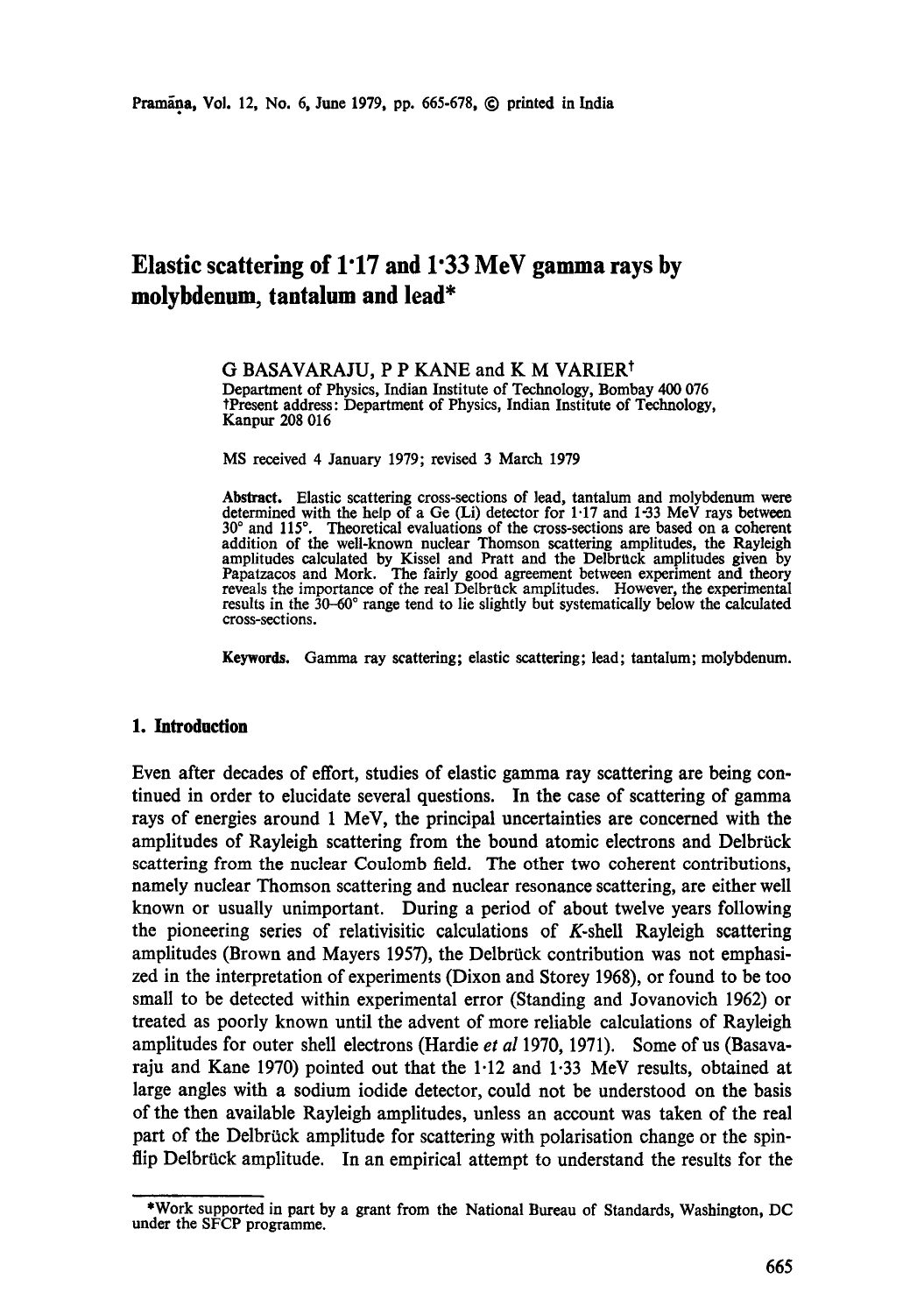scattering of 1.33 MeV gamma rays by lead through an angle of about 125°, a value  $(-0.0060)$  r<sub>0</sub> was suggested for the real spin-flip Delbrück amplitude. The negative sign indicates a destructive interference with the corresponding Rayleigh amplitude. Here,  $r_0$  is the classical electron radius and is equal to  $e^2/mc^2$ , e and m are the charge and the mass of an electron, and  $c$  is the velocity of light. A similar result was obtained by other workers (Schumacher *et al* 1973 and Smend *et al* 1973). The only available theoretical calculation (Ehlotzky and Sheppey 1964) gave a value of about  $+0.0016 r_0$ . Thus, a major discrepancy was present.

Improved and extended calculations (Papatzacos and Mork 1975) of the Delbriick amplitudes did not remove the discrepancy. In the meantime, Schumacher *et al*  (1975 and 1976) reported new measurements with 2-75"MeV gamma rays and presented strong evidence for the real Delbrück amplitudes at this energy. On the basis of a fresh analysis of the available results, they suggested the possibility of numerical errors in the Rayleigh amplitudes for 1.33 MeV calculated by Brown and Mayers (1957). This suggestion has been confirmed recently (Kissel and Pratt 1978).

In view of the above mentioned situation, we felt that new  $Ge(L)$  detector measurements would be worthwhile particularly if performed over an extensive angular range and with targets of different atomic number Z. The present paper describes these measurements and an analysis of data on the basis of the improved calculations. There is now good agreement between experiment and theory. Thus, the role of the real Delbrück amplitudes for 1.33 MeV has been clearly shown.

A report has been given recently (Kane *et al* 1978) concerning the elastic scattering of 1.17 and 1.33 MeV gamma rays by lead through angles between  $4.5^{\circ}$  and  $8^{\circ}$ . An interpretation of these small angle scattering measurements requires a precise knowledge of no-spin-flip Rayleigh amplitudes for all atomic shells. An accurate relativistic calculation along the lines of Brown and Mayers becomes prohibitively laborious in the case of outer shell electrons on account of the large number of higher multipole terms that have to be considered. In such cases, a modified form factor approximation has been found to be appropriate (Brown and Mayers 1957; Kissel and Pratt 1978). The desirability of extensive relativistic calculations of modified form factors was suggested in our above mentioned paper.

The details of the present experiments are described in  $\S$  2. The corrections and errors are outlined in  $\S$  3. Methods of obtaining theoretical values of elastic scattering cross-sections are given in  $\S 4$ . Results and conclusions are presented in  $\S 5$ .

# **2. Experimental details**

## *2.1. Geometrical arrangement and electronics*

The experimental arrangement for a scattering angle of  $50^{\circ}$  is shown in figure 1. S was a cobalt-60 source of approximately 300 mCi strength and had the shape of a cylinder with 1 cm height and 1 cm diameter. The source was kept at the centre of a cylindrical lead housing of 35 cm diameter and 35 cm height. The source-to-target distance was usually 49 cm. The target-to-detector distance varied between 22.4 cm at 115° and 56 $\cdot$ 0 cm at  $\sim$  30°. The lead target was circular with a diameter of 15 $\cdot$ 1 cm. The tantalum and molybdenum targets were rectangular with dimensions  $8.4 \times 8.4$  cm and  $10.8 \times 11.5$  cm respectively. The target face made an angle  $\phi$  with a vertical plane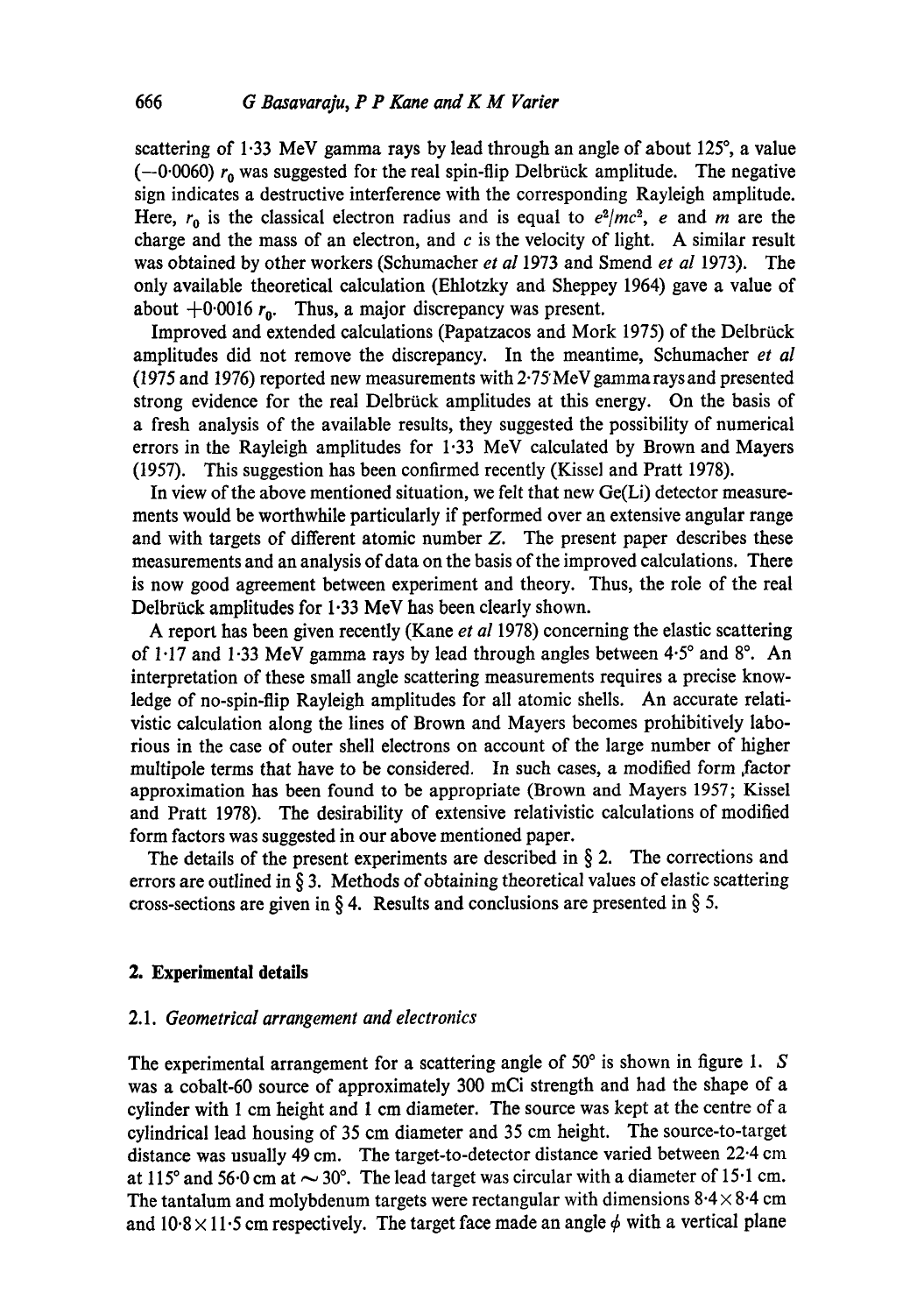

Figure 1. Experimental arrangement during measurements at  $50^\circ$ . S is the Cobalt-60 source. T is the target under study. A is a lead absorber in front of the Ge (Li)  $\overline{T}$  is the target under study. A is a lead absorber in front of the Ge (Li) detector D.

passing through the target centre and containing the incident photon beam direction. In the reflection geometry, the spread of scattering angles was minimised by choosing the angle  $\phi$  such that equation (1) was satisfied.

$$
\sin \phi / \sin (\theta - \phi) = r/R, \tag{1}
$$

where  $\theta$  is the scattering angle. The thickness of a target along the incident beam direction was equal to the product of the normal target thickness and cosec  $\phi$ , and was about 0.8 times the mean free path. Uncertainties in the efficiency—solid angle product of the detector were eliminated in the usual way by the use of an auxiliary weak source w, of strength either 8 or 180 micro-Ci, at the scatterer position. Then, the elastic scattering cross-section  $d\sigma/d\Omega$  is determined with the help of equation (2).

$$
d\sigma/d\Omega = (w/s) (N_s/N_w) (1/n) (r^2/T)_{av}.
$$
 (2)

Here s is the strength of the main source,  $N_s$  is the rate of detection of elastically scattered photons,  $N_w$  is the rate of detection with the weak source alone, *n* is the number of scattering atoms and is equal to  $N_0M/A$ ,  $N_0$  is Avogadro's number, M is the mass of the scatterer,  $A$  is the atomic weight of the scatterer,  $T$  is a transmission factor and the subscript ( $\alpha$ )<sub>av</sub> indicates an average over the target. *(r<sup>2</sup>/T)<sub>av</sub>* was computed by dividing the target into more than one thousand elements. The weak source was also used for the determination of the pulse height distribution of the direct gamma rays, designated as the calibration spectrum.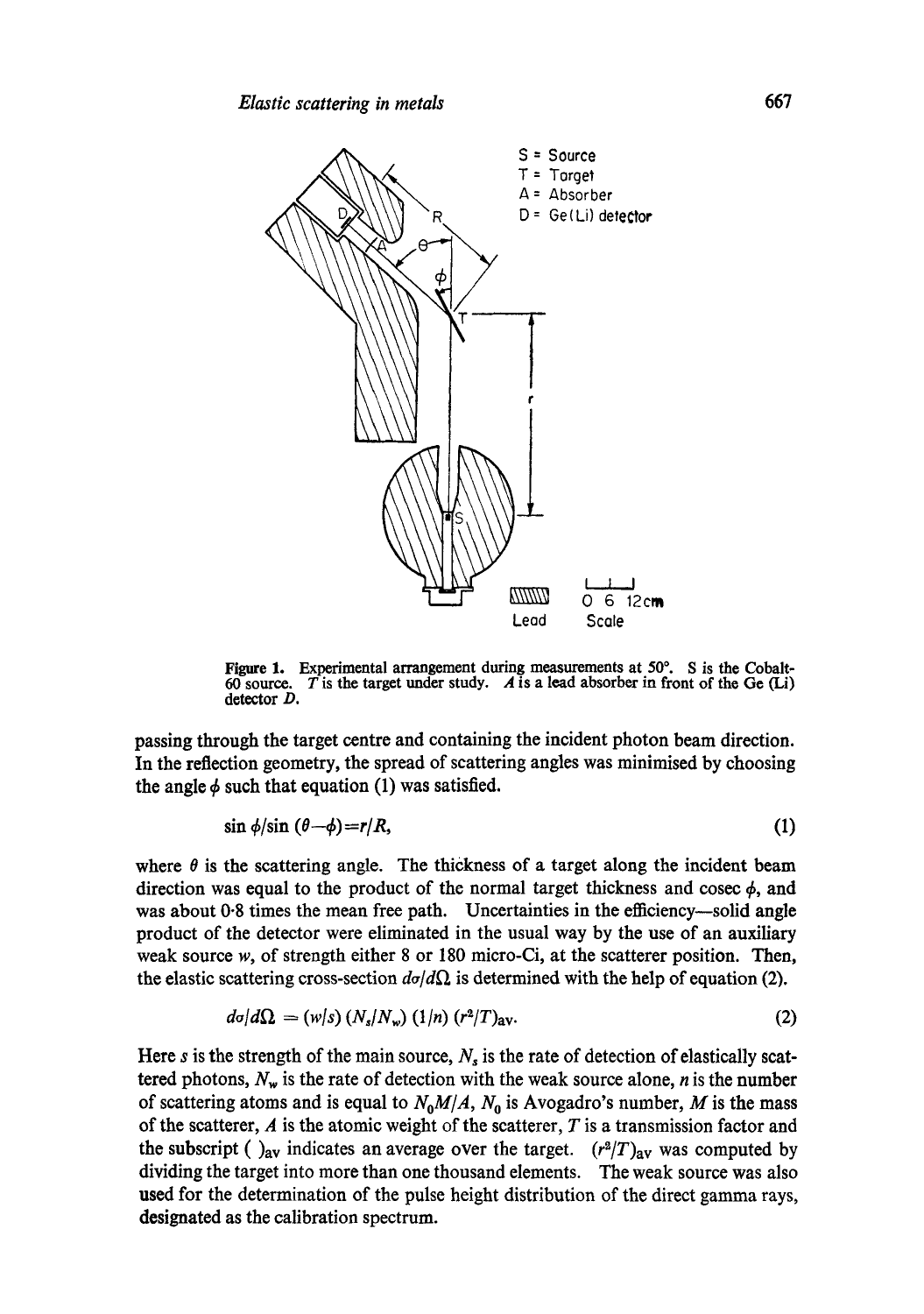# 668 *G Basavaraju, P P Kane and K M Varier*

A planar Ge(Li) detector of about  $3.8$  cm diameter and an active volume of 10 cc was used during the measurements. The electronics was of the standard type ineluding an FET preamplifier, an active filter amplifier, a biased amplifier and a 512 channel pulse height analyser built by the Electronics Corporation of India Limited. The full width at half maximum (fwhm) of the photopeak was approximately 5 keV for 1.33 MeV gamma rays.

# 2.2. *Measurements*

A major fraction of the scattered beam consists of low energy photons produced in the target as a consequence of photo-electric and Compton processes, and by secondary processes such as bremsstrahlung. Therefore, the total rate could be reduced substantially by the use of a lead absorber of 3 to 7  $g/cm^2$  thickness (A in figure 1). The total count rates were typically about  $10<sup>3</sup>$  per second. In order to minimise small errors arising from possible count rate dependent effects, the background was determined with a low Z dummy target of perspex. The thickness of the perspex was chosen in such a way that the total rate was approximately the same as that with the target under study. Since the elastic scattering cross section of low Z elements is negligibly small at energies of about 1 MeV, the contribution of the perspex target in the neighbourhood of the 1.33 MeV photopeak is negligible. Of course, other effects such as electronic noise and radioactive contaminations in materials make the same contribution to the photopeak during background runs as that during



Figure 2. Pulse height distribution of the direct gamma rays from a weak source. A biased amplifier was used to expand the region of interest. Except in the photopeak regions, every third point is shown in the interest of clarity.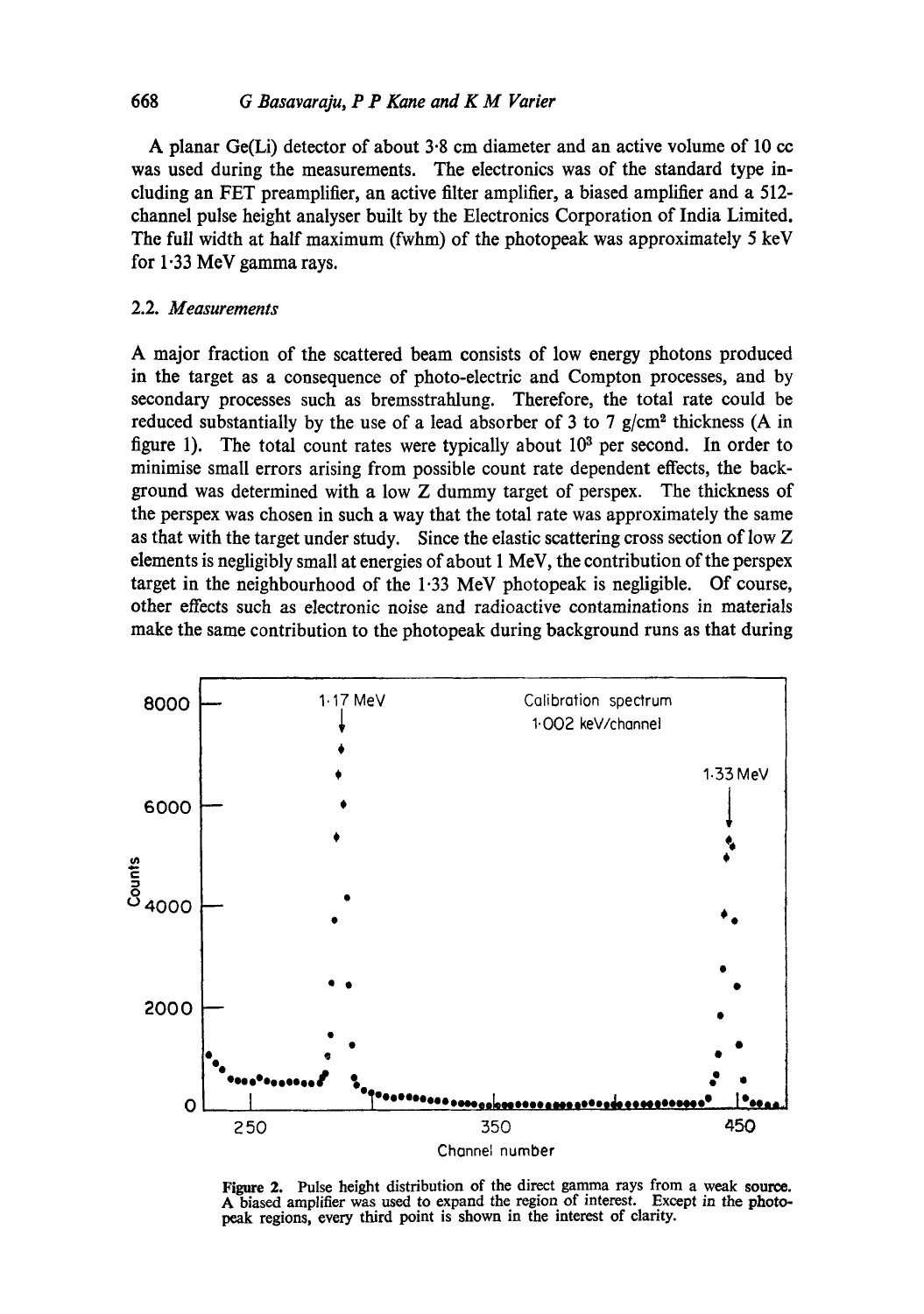the scattering runs. In the case of the  $1.33$  MeV photopeak, the background counts were approximately one fifth of the counts determined with a lead target during back angle measurements.

A typical calibration spectrum is shown in figure 2. Two scattered beam pulse height distributions, displayed in figures 3 and 4, represent the net counts in each channel obtained by a subtraction of the background counts from the corresponding counts measured with the given target. In the case of  $1.33$  MeV gamma rays, the photopeak area in figure 2 was used to determine  $N_w$  and the photopeak areas of scattered beam pulse height distributions were used to determined  $N_s$ . In the case of 1.17 MeV gamma rays, a correction described in  $\S 2.3$  has to be considered before the values of corresponding count rates are determined.

The ratio *w/s* of the strength of the calibration source to that of the main source was determined according to well-known methods (Standing and Jovanovich 1962; Varier 1978). On the basis of the measurements for 1.17 and 1.33 MeV gamma rays, the ratio in the case of the weaker calibration source was found to be  $(2.67\pm0.08)\times10^{-5}$  and  $(2.61\pm0.08)\times10^{-5}$  respectively. The two values are consistent with each other.

#### *2.3. Continuum between the photopeaks*

The photopeak of 1.17 MeV rays lies between the photopeak of 1.33 MeV gamma



Figure 3. Pulse height distribution of gamma rays after scattering through 30.3° by a lead target. The data are based on measurements with the lead target for 17 hr and background measurements for 12 hr. The lead absorber in front of **the de**tector had a thickness of 3.4 g/cm<sup>2</sup>. In figures 3 and 4, except in the photopeak regions, only alternate points are shown and the error bars are drawn on only a few points.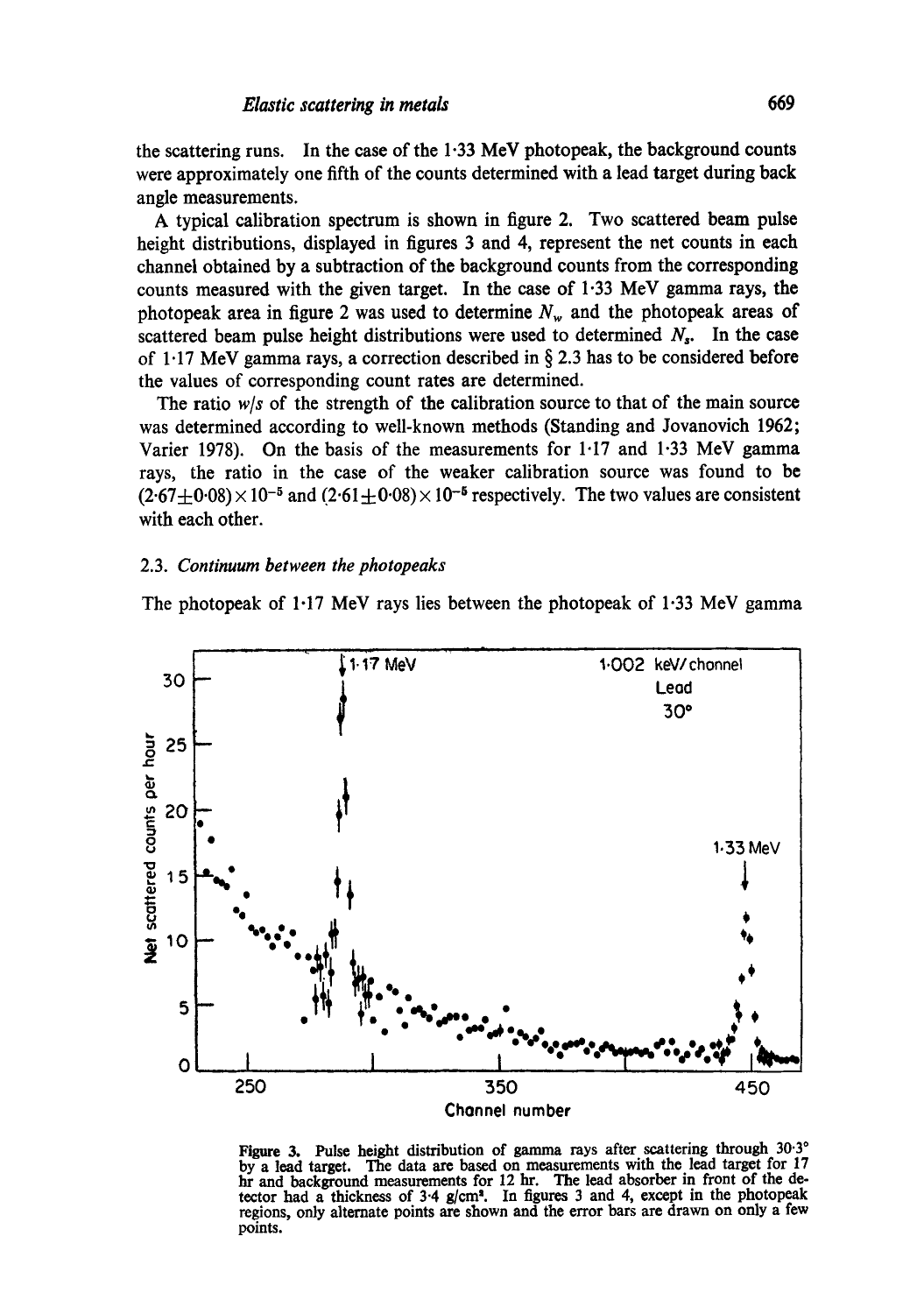

Figure 4. Pulse height distribution of gamma rays after scattering through  $115^\circ$ by a tantalum target. The data are based on measurements with the tantalum target for 56 hr and background measurements for 33 hr. The lead absorber thickness was 3.4 g/cm<sup>2</sup>. Note that the  $y=0$  point is shifted up in order to show small negative values of net counts in some of the channels.

rays and their Compton edge at about  $1.12$  MeV. However, figures 2 to 4 clearly show an appreciable continuous pulse height distribution between channels corresponding to 1.17 and 1.33 MeV.

Firstly, we will consider the calibration spectrum. The Compton scattering of 1.33 MeV gamma rays through small angles by air or by materials close to the source and the detector, and inefficient charge collection in the detector can give rise to the continuum in channels below the 1.33 MeV photopeak. Thus, although the observed counts in the  $1.17$  MeV photopeak channels arise mainly from  $1.17$  MeV gamma rays, effects of the type mentioned above contribute a small but measurable fraction of these counts. In a separate experiment with several monoergic gamma sources, the continuum could be approximated by straight lines according to the least squares fitting procedure. The results of this experiment were used to determine the channelwise counts in the continuum expected with a given intensity of the  $1.33$  MeV photopeak. The area  $a_w$  under the continuum and confined to twenty channels around the 1.17 MeV photopeak was determined. By subtracting  $a_w$  from the area under the calibration spectrum and confined to the same twenty channels, we obtained the photopeak counts  $N_w$  arising from 1.17 MeV gamma rays alone.

Several additional effects can also contribute to the similar continuum in the case of the scattered beam pulse height distribution. These are Compton scattering from strongly bound electrons in the scatterer, pile up generated pulse height modifications,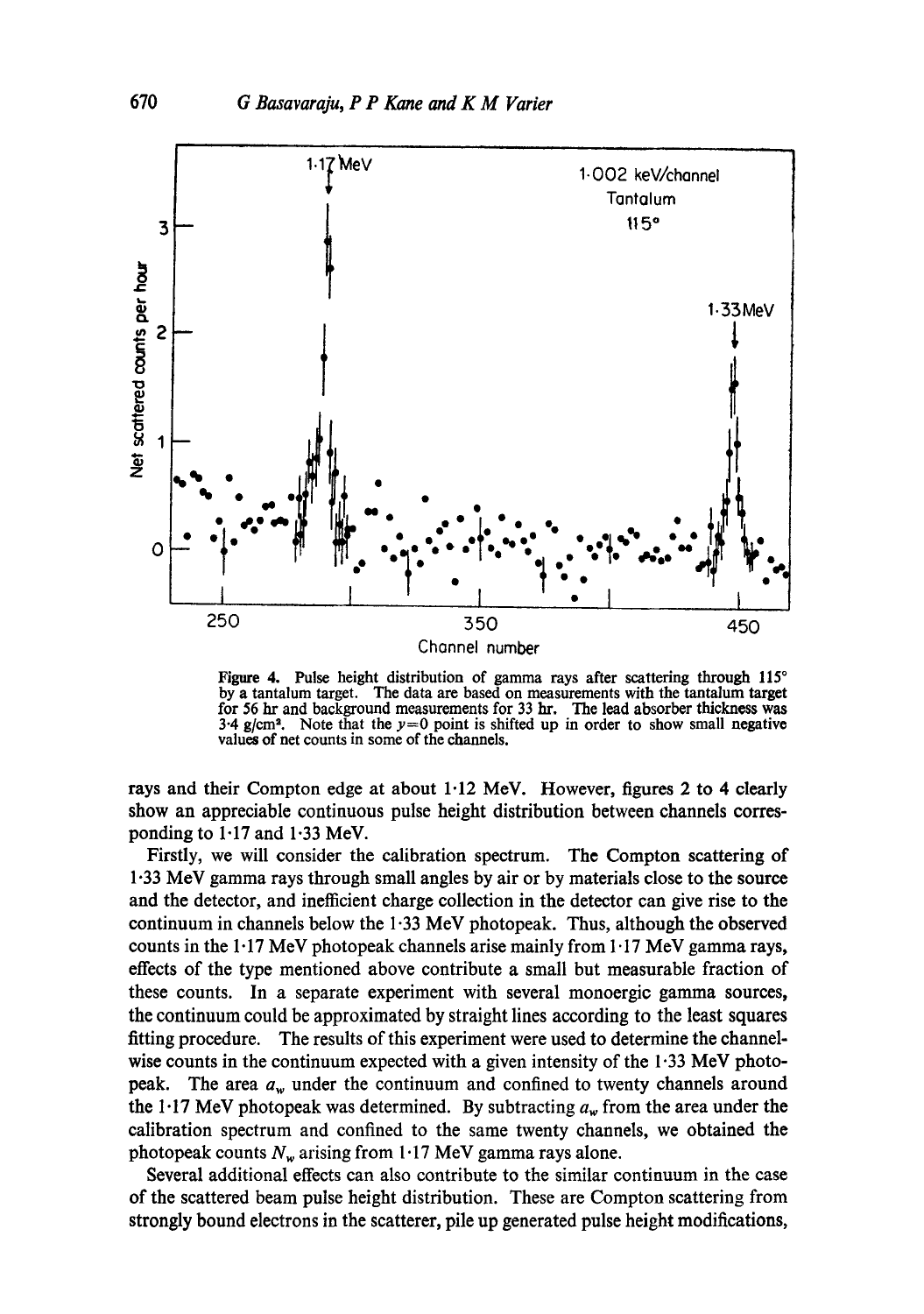multiple scattering in the scatterer and bremsstrahlung from electrons released in the target through photoeffect or Compton processes. We find that only the first effect is significant in our data such as those displayed in figures 3 and 4.

As mentioned in  $\S$  2.2, the total count rates were about  $10<sup>3</sup>$  per second. Counts in twenty channels around the 1.33 MeV photopeak were unchanged within the experimental error when measurements were made with or without the dummy perspex target. Thus, the pile up effect was negligible.

The contribution of multiple scattering and bremsstrahlung was studied at  $30^{\circ}$  by measurements with three different lead targets of normal thicknesses  $t$  between  $1 \cdot 1$  $g/cm<sup>2</sup>$  and 3.29 g/cm<sup>2</sup>. The angle 30° was chosen in order to determine the maximum possible contribution of multiple scattering and bremsstrahlung effects in our experiment. The quantity  $N_c/Tt$  was found to be independent of t within the experimental error of about 3%. Here,  $N_c$  is the count rate in the channels between 1.2 and 1.3 MeV. During the actual cross-section measurements at 30.3°, the normal lead target thickness was  $1 \cdot 1$  g/cm<sup>2</sup>. Thus, the secondary processes are not important in our measurements. An approximate theoretical estimate provided additional confirmation of this conclusion.

When a photon suffers Compton scattering from a bound electron, the total momentum in the final state is shared by the scattered photon, the ejected electron and the recoil ion. Consequently, the scattered photon energy extends from zero almost upto a value which is equal to the difference between the initial photon energy and the binding energy of the electron. For example, in the case of such scattering of 1"33 MeV gamma rays from lead K shell electrons, the scattered photon energy can extend up to 1.24 MeV. The experimental results are summarised in table 1 in which  $a<sub>s</sub>$  represents the empirically determined area of the continuum underlying the 1.17 MeV photopeak in the scattered beam pulse height distribution. A detailed discussion of theories applicable to scattering from K shell electrons has been given recently (Kane and Baba Prasad 1977).

For the present limited purpose of estimating a correction for the presence of the related continuum, a simpler formulation was used (Schumacher 1971). It is seen from table 1 that the estimated K shell electron contribution is about 40-70 $\%$  of the empirical correction  $a_s$ . Thus, a fair understanding of the pulse height continuum between the two photopeaks is available.

**Table 1. Net** scattered beam counts *N's* per hour with a lead target in the neighbourhood of 1.17 MeV channels and estimated corrections.  $a_s$  is obtained empirically from a straight line fit to the continuum below the 1.33 MeV photopeak (for details refer to § 2.3). In the last column, a theoretical estimate is given for the correction arising from Compton scattering of 1.33 MeV gamma rays by only the *K* shell electrons of lead. The intensity  $N_s$  of elastically scattered 1.17 MeV gamma rays is equal to  $N'_{s}-a_{s}$  and is not separately given. Distances between the scatterer and the detector, and counting periods were different at different scattering angles  $\theta$ .

| Α<br>(degrees) | N'           | Empirical<br>correction<br>a <sub>s</sub> | $K$ shell<br>Compton<br>correction |  |
|----------------|--------------|-------------------------------------------|------------------------------------|--|
| 30.3           | $169 + 6$    | 53.<br>$+13$                              | 39                                 |  |
| 50             | $131 + 3$    | 54<br>$+$ 3                               | 33                                 |  |
| 70             | $61.2 + 1.6$ | $24.8 + 2.2$                              | 12                                 |  |
| 90             | $72.6 + 1.4$ | $23.6 + 3.7$                              | 9                                  |  |
| 115            | $47.0 + 1.4$ | $11.6 + 1.6$                              |                                    |  |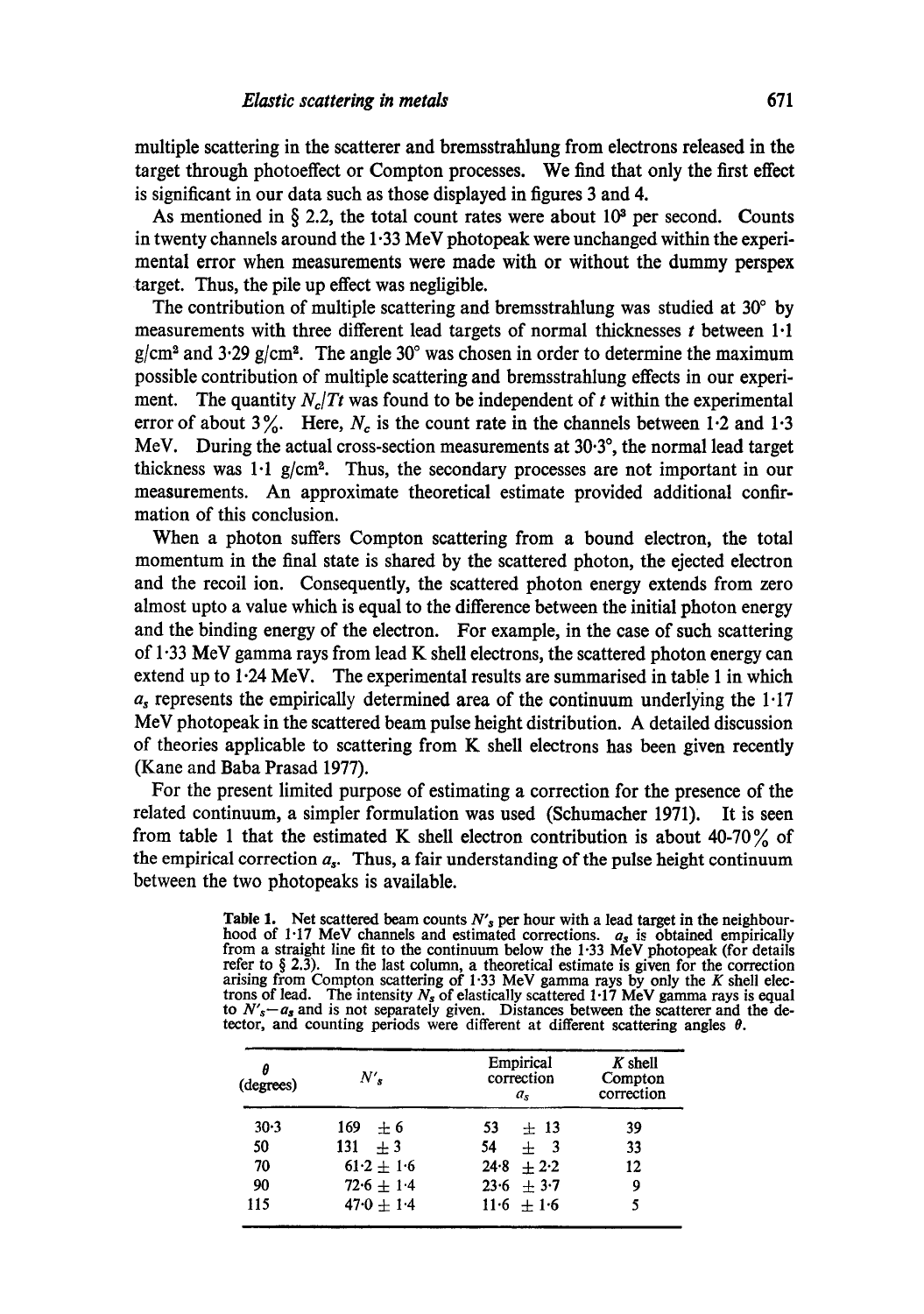The intensity  $N_s$  of 1.17 MeV elastically scattered gamma rays was determined by subtracting  $a_s$  from the observed total number  $N'_s$  of counts in the twenty channels around 1.17 MeV. The ratio  $(N_s/N_w) \times 10^3$  varied between 3.36+0.18 to 87.6 $\pm$ 9.5 for the lead target, between  $1.07+0.12$  to  $27.8+3.8$  for the tantalum target and between  $0.34+0.08$  to  $5.3+3.1$  for the molybdenum target, the larger values corresponding in each case to  $30.3^\circ$  measurements. In the case of 1.33 MeV gamma rays, the ratios were somewhat smaller and reflected the decrease of elastic scattering cross section with increasing energy.

# **3. Corrections and errors**

It should be noted that the total count rates during calibration, background and scattering runs were approximately the same. However, the pulse height distributions are not exactly the same in the three cases. Therefore, a correction for dead time effects was experimentally determined according to a method suggested by Strauss *et al* (1968). Pulses from a constant frequency precision pulse generator were fed to the input of the pre-amplifier along with the pulses from the detector. First, the pulser spectrum was recorded without any gamma ray beam on the detector. Then, the gamma rays either from the calibration source or the dummy perspex target or the target under study were allowed to fall on the detector and the pulser spectrum was again recorded in each case. From the difference between the pulser counts with and without a gamma ray beam, the toss of counts due to dead time effects was determined. This loss, expressed as a fraction of the pulser frequency, gives the fractional correction to be applied to the data. The correction varied with scattering angle but was always less than  $4\%$ .

Cross-sections were corrected for finite angular spreads according to the method described recently (Kane *et aI* 1978). The slightly asymmetrical spreads of angles around mean values were also taken into account. The downward correction for a lead target was only  $3\%$  at  $30.3^\circ$  on account of the large target to detector distance,  $6\%$  at 50° and less than  $1\%$  at the three larger angles. Similar but smaller corrections were applied for tantalum and molybdenum cross-sections. The impurity content of the target materials was found to be less than  $0.3\%$  and was considered small.

The statistical error in  $N_w$  was less than  $1\%$ . Similar errors in  $N_s$  varied between 3 to 5% for the lead target, between 5-10% for the tantalum target and between 20-50% for the molybdenum target. In the case of  $1.17$  MeV measurements, the statistical errors were usually smaller but additional errors on account of the continuum, described in § 2.3, had to be considered. The error in the value of  $(r^2/T)_{av}$ was estimated to be less than  $2\%$ . The final error was obtained by combining the different errors in quadrature.

## **4. Theoretical estimates of cross sections**

The nuclear Thomson scattering amplitudes for no-spin-flip and spin-flip situations are respectively

$$
-\frac{Z^2m}{2M_n}(1+\cos\theta)\,r_0\,\text{ and }\frac{Z^2m}{2M_n}(1-\cos\theta)\,r_0,
$$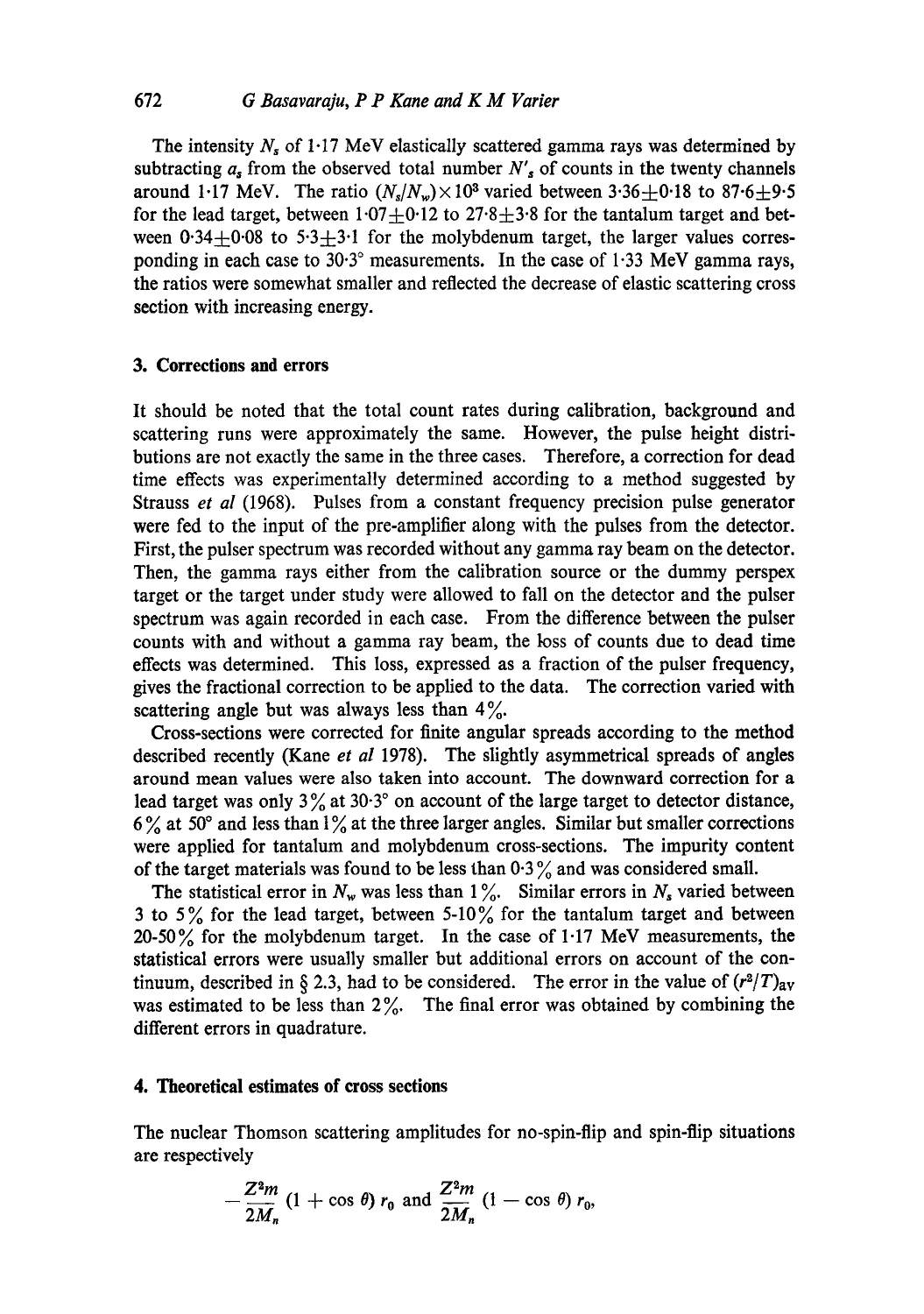where  $M_n$  is the mass of the nucleus. The nuclear resonance scattering contribution to the total elastic scattering amplitude comes mainly from the low energy tail of the giant resonances. On the basis of a knowledge of the photonuclear parameters (Vyssiere *et al* 1970), this contribution can be shown to be less than 1% of the dominant Rayleigh amplitude and is neglected.

The Rayleigh amplitudes were determined as follows. Accurate relativisitc amplitudes are now available (Kissel and Pratt 1978) in the case of lead, tungsten and samarium for 1.33 MeV, and in the case of lead for 1.17 MeV. The Rayleigh amplitudes in the case of tantalum for  $1.33$  MeV were obtained by a smooth interpolation between the three calculated values. In the case of tantalum for 1.17 MeV, and molybdenum for  $1.17$  and  $1.33$  MeV, the Rayleigh amplitudes were calculated with the help of the formulae given by Smend and Schumacher (1974a and b). The starting points in the present calculations were the numerical lead  $K$  shell amplitudes given by Kissel and Pratt.

The required no-spin-flip and spin-flip K shell amplitudes  $a_{\text{RK}}^{\text{NSF}}$  and  $a_{\text{RK}}^{\text{SF}}$  in the case of tantalum for  $1.17$  MeV are then given by equations (3) and (4).

$$
a_{\rm RK}^{\rm NSF} \text{ (1-17, Ta)} = a_{\rm RK}^{\rm NSF} \text{ (1-17, Pb)} \frac{g_K \text{(1-17, Ta)}}{g_K \text{(1-17, Pb)}}. \tag{3}
$$

$$
a_{\rm RK}^{\rm SF} \text{ (1-17, Ta)} = a_{\rm RK}^{\rm SF} \text{ (1-17, Pb)} \frac{f_K \text{(1-17, Ta)}}{f_K \text{(1-17, Pb)}}.
$$
 (4)

Here,  $f_K$  and  $g_K$  are the form factors and the modified form factors respectively for the energy and the target mentioned in the brackets. The  $L$  shell amplitudes in the case of tantalum for 1.17 MeV were obtained by a similar procedure except that  $f_K$  (1.17, Ta) and  $g_K$  (1.17, Ta) were replaced by the corresponding quantities  $f_L$  (1.17, Ta) and  $g_L$  (1.17, Ta). The spin-flip amplitudes for M, N and higher shells were calculated in the form factor approximation. The  $M$ ,  $N$  and higher shell no-spin-flip amplitudes, being small in the angular range under consideration, were neglected. An analogus procedure was followed in the case of molybdenum.

According to Papatzacos and Mork  $(1975)$ , the imaginary parts of the Delbrück amplitudes are negligible in comparison with the real parts for 1.33 MeV and consequently also for  $1.17 \text{ MeV}$ . This conclusion has not been substantially altered by the recent evaluation of Bar-Noy and Kahane (1977), which gives somewhat larger values for the imaginary Delbrück amplitudes. The real Delbrück amplitudes are only of the order of  $10\%$  of the Rayleigh amplitudes for energies under consideration. Thus, the imaginary Delbrück amplitudes could be neglected. It should be noted that the calculated real Delbrück amplitudes do not include as yet the contribution of Coulomb corrections.

The nuclear Thomson amplitudes were combined coherently with the real parts of the Rayleigh and the Delbrück amplitudes to give  $A<sup>NSF</sup>$  and  $A<sup>SF</sup>$ . The imaginary parts of the Rayleigh amplitudes,  $A_i^{NSF}$  and  $A_i^{S}$ , were evaluated separately. The elastic scattering cross section was then calculated with the help of equation (5).

$$
d\sigma/d\Omega = (A^{\text{NSF}})^2 + (A^{\text{SF}})^2 + (A_i^{\text{NSF}})^2 + (A_i^{\text{SF}})^2. \tag{5}
$$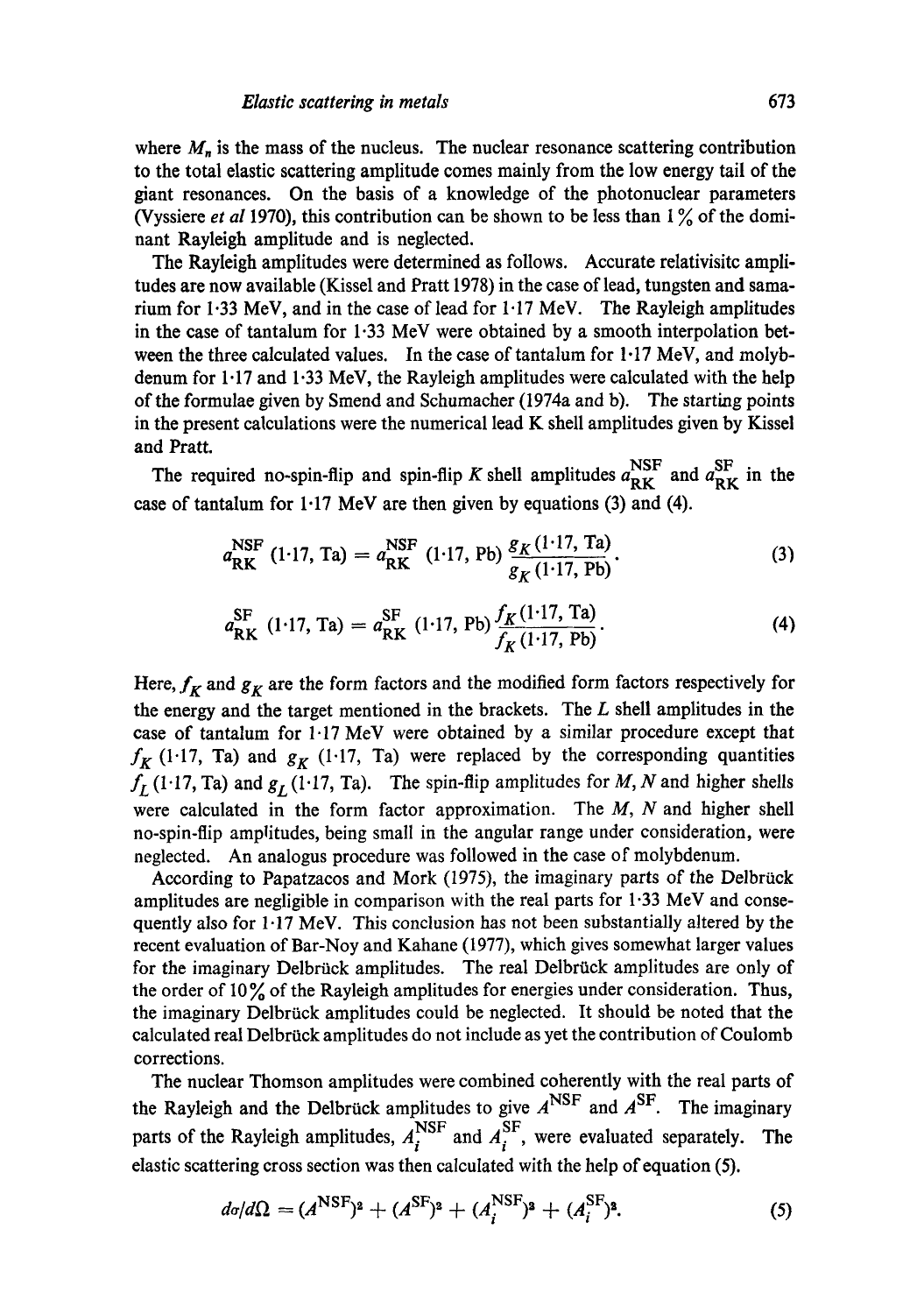| Angle<br>(degrees) | $1.17$ MeV     |                  |                 | $1.33$ MeV   |                |                 |
|--------------------|----------------|------------------|-----------------|--------------|----------------|-----------------|
|                    | Lead           | Tantalum         | Molyb-<br>denum | Lead         | Tantalum       | Molyb-<br>denum |
| 30.3               | $13000 + 1500$ | $10400 \pm 1500$ | $520 + 320$     | $7720 + 430$ | $3370 \pm 410$ | $300 \pm 160$   |
| 50                 | $937 + 56$     | $451 \pm 80$     | $11 \pm 11$     | $481 \pm 22$ | $240 \pm 28$   | $26 \pm 5$      |
| 70                 | $248 + 26$     | $82 + 15$        | $3 + 3$         | $146 + 11$   | $68 \pm 10$    | $3\pm2$         |
| 90                 | $169 \pm 15$   | $67 \pm 15$      | $4.3 \pm 2.0$   | $106 \pm 6$  | $57 + 5$       | $4.5 + 0.8$     |
| 115                | $146 + 9$      | $69 + 8$         | $6.8 \pm 1.6$   | $101 \pm 6$  | $48 \pm 4$     | $4.3 + 0.9$     |
|                    |                |                  |                 |              |                |                 |

Table 2. Elastic scattering cross-sections  $(10^{-30} \text{ cm}^2/\text{sr})$  for 1.17 MeV and 1.33 MeV gamma rays\*

\*The earlier results (Basavaraju and Kane 1970) for lead and tantalum, obtained with a sodium iodide detector and 1.33 MeV gamma rays, are  $120 \pm 11$  and  $58.1 \pm 9.4$  respectively at 90°, and 93.8 $\pm$ 9.1 and 56.6 $\pm$ 6.7 respectively at 124.5°.



Figure 5. Elastic scattering cross sections of lead for 1.33 MeV gamma rays. The dashed curves in figures 5 to 8 represent theoretical cross-sections obtained by neglecting the Delbruck contribution. The solid curves in figures  $5$  to 8 include the Delbruck contribution.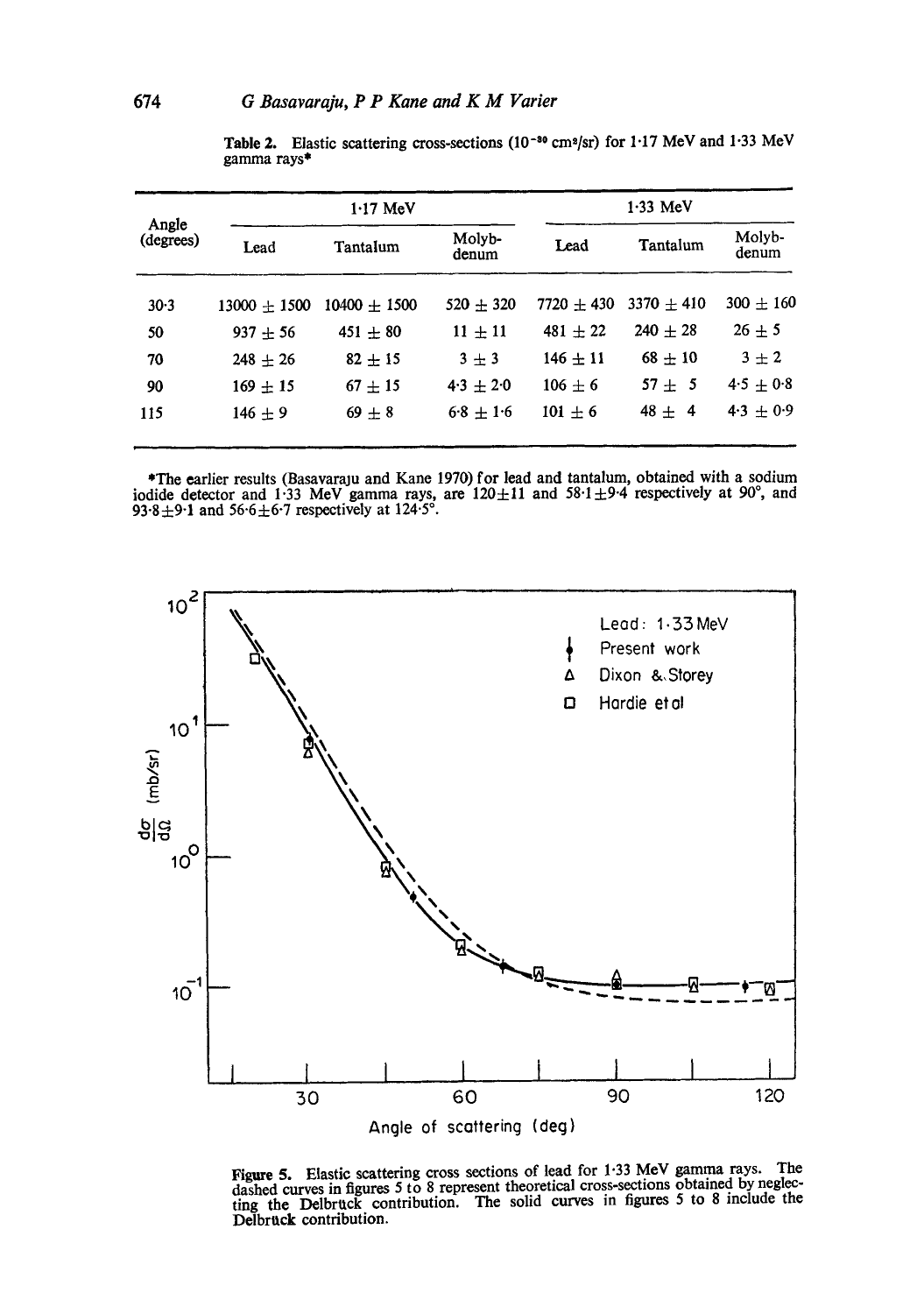# **5. Results and conclusions**

The experimental values of elastic scattering cross-sections are given in table 2. In the case of tantalum and molybdenum, and in the case of lead at 50, 70 and 115 $^{\circ}$ , Ge (Li) detector values were not available previously. The earlier results for lead and tantalum, obtained with 1.33 MeV gamma rays at large angles (Basavaraju and Kane 1970), are in excellent agreement with those given in table 2.

In figures 5 and 6, the present experimental results for lead are shown along with the earlier Ge(Li) detector values. Although the source strength was smaller by a factor of at least 300 than that used in the earlier experiments, there is good agreement among the various experimental values. Figures 7 and 8 show the results for tantalum. The dashed curves in figures 5 to 8 represent theoretical values of crosssections obtained by neglecting the Delbrück amplitudes altogether. The solid curves represent the theoretical values obtained with the inclusion of the real Delbrück amplitudes. There is fairly good agreement between experimental results and the solid curves. The disagreement at large angles, mentioned in  $\S$  1, has disappeared. However, one tantalum point for 1.33 MeV gamma rays at  $30.3^\circ$  is significantly lower than the solid curve. The experimental values for lead between  $30$  and  $60^{\circ}$  tend to lie somewhat lower than the solid curves in figures 5 and 6. The origin of the small but systematic deviations upto about  $60^{\circ}$  between experiment and theory is not known.



Figure 6. Elastic scattering cross-sections of lead for 1.17 MeV gamma rays.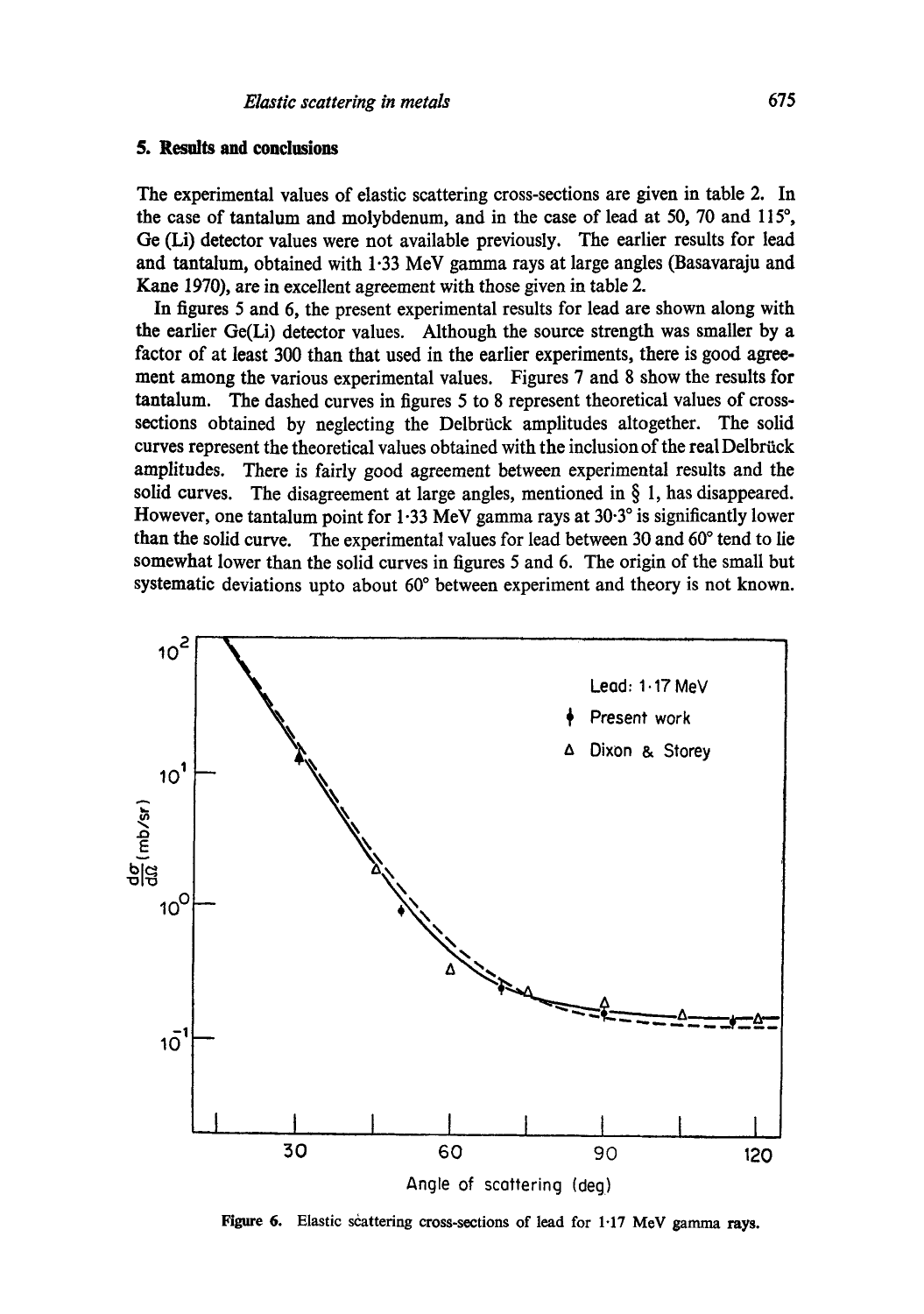

Figure 7. Elastic scattering cross-sections of tantalum for 1.33 MeV gamma rays.

In the case of molybdenum, the experimental errors are large on account of the smallness of the elastic scattering cross-sections. The theoretical Rayleigh amplitudes for molybdenum have to be obtained at present by the procedure outlined in  $\S$  4. The reliability of this procedure over a large variation in atomic number Z from 82 to 42 is not yet established. Further, the calculated Delbrück amplitudes are proportional to the square of Z and are therefore relatively small for molybdenum. As a result of this combination of circumstances, the data do not permit a preference between calculations with and without the Delbrück amplitudes. Hence, these data are not shown graphically. In spite of the above mentioned situation for molybdenum, there is now substantial evidence for the real Delbriick amplitudes at energies of about one MeV. Of course, the above conclusion relies on the assumed smallness of Coulomb corrections to the Delbrück amplitudes. Importance of a proper evaluation of these corrections has been emphasized recently (Maximon 1977).

# **Acknowledgements**

It is a pleasure to thank Dr S K Mitra and his group at the Tata Institute of Fundamental Research, Bombay for the redrifting of the Ge(Li) detector, and the workshop personnel under K Shridhara for the construction of apparatus. One of us (KMV)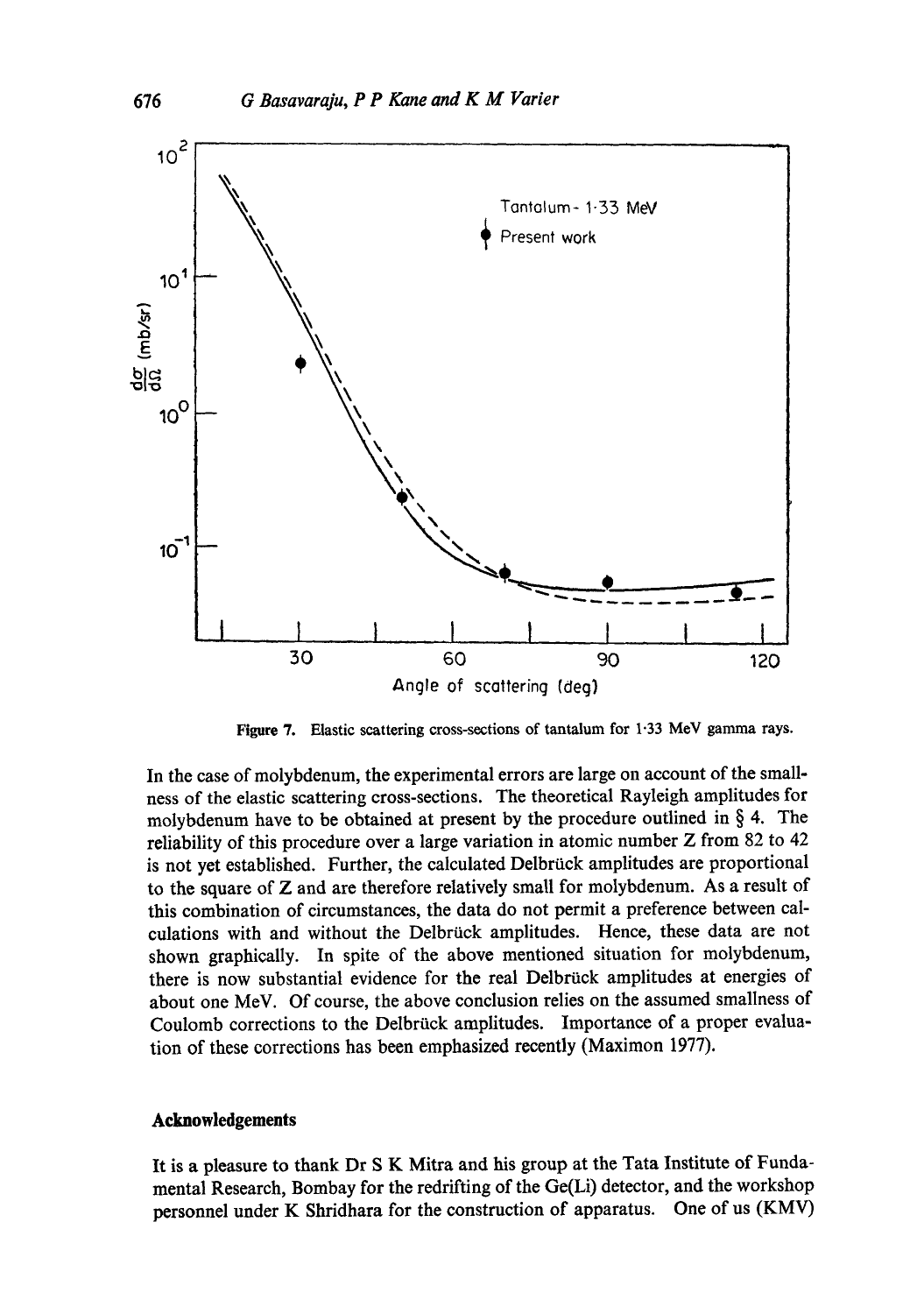

Figure 8. Elastic scattering cross-sections of tantalum for 1.17 MeV gamma rays.

acknowledges the award of a fellowship under the SFCP grant during part of the work.

## **References**

Bar-Nay T and Kahane S 1977 *Nucl. Phys. A288* 132

- Basavaraju G and Kane P P 1970 *Nucl. Phys.* A149 49
- Brown G E and Mayers D F 1957 *Prec. R. Sac.* (London) A242 89 and references mentioned therein
- Dixon W R and storey R S 1968 *Can. J. Phys. 46* 1153
- Ehlotzky F and Sheppey G C 1964 *Nuovo Cimento* 33 1185
- Hardie G, Merrow W J and Schwandt D R 1970 *Phys. Rev.* C1 714
- Hardie G, De Vries J S and Chiang C K 1971 Phys. Rev. C3 1287
- Kane P P and Baba Prasad P N 1977 *Phys. Rev.* A15 1976
- Kane P P, Basavaraju G and Varier K M 1977 *Nucl. Instrum. Meth.* 147 507
- Kane P P, Basavaraju G, Mahajani J and Priyadarsini A K 1978 *Nucl. Instrum. Meth.* 155 467
- Kissel L and Pratt R H 1978 *Phys. Rev. Lett.* 40 387 and private communication
- Maximon L C 1977 NBS Technical Note 955 8
- Papatzacos P and Mark K 1975 *Phys. Rev.* D12 206, and private communication Schumachex M 1971 *Z. Phys. 242 444*
- Schumacher M, Smend F and Borchert I 1973a *Nucl. Phys. A206* 531
- Smend F, Schumacher M and Borchert I 1973b *Nucl. Phys.* A213 309
- Smend F and Schumacher M 1974a *Nucl. Phys. A223* 423